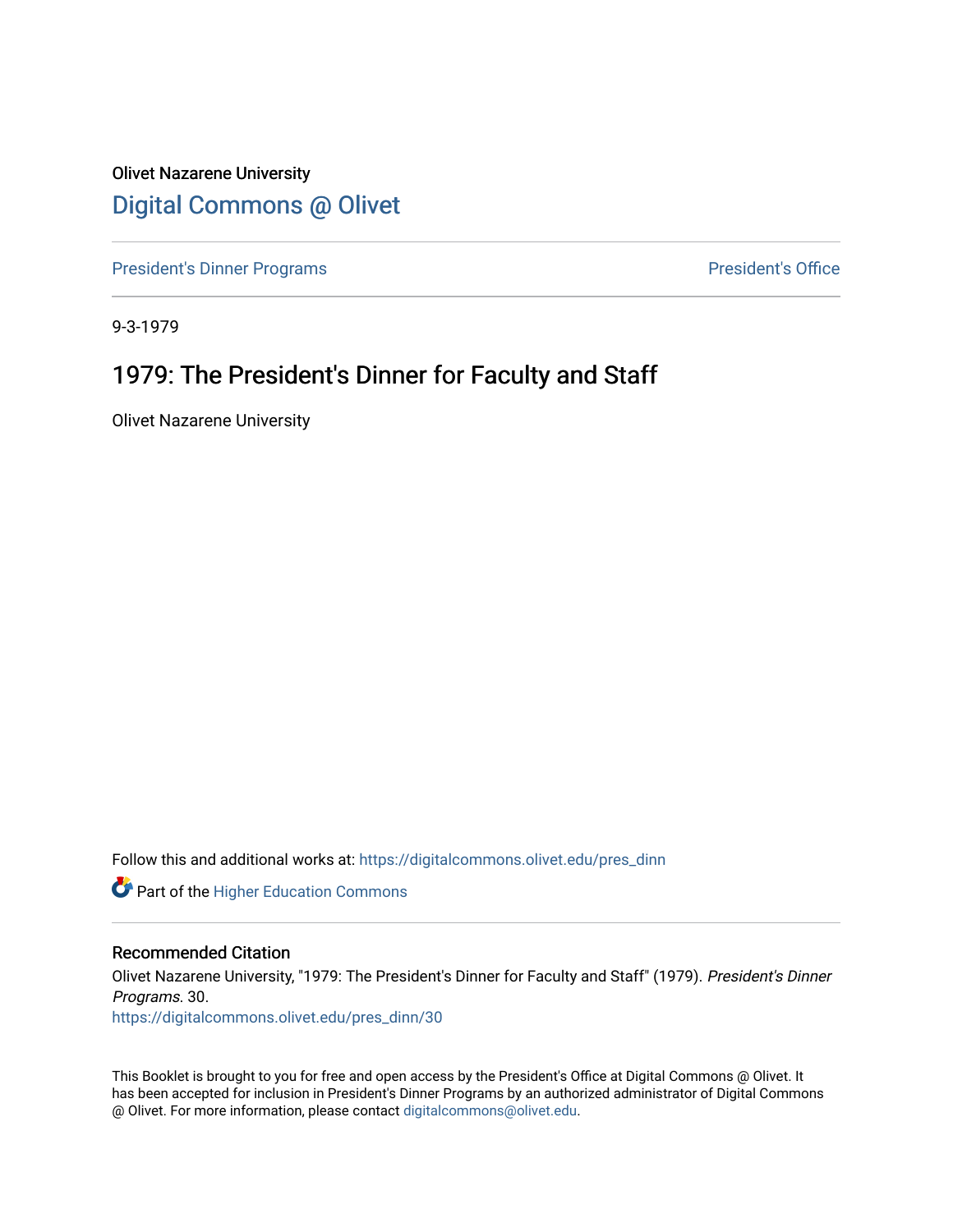# **Welcome back to Olivet for the President's Dinner and the opening of the 1979-1980 school year.**

**President and Mrs. Leslie Parrott**

*Monday, September 3, 1979 6:30 p.m. Ludwig Center*

Olivet Hazarene College

Kankakee, Illinois 60901 Telephone 815-939-5011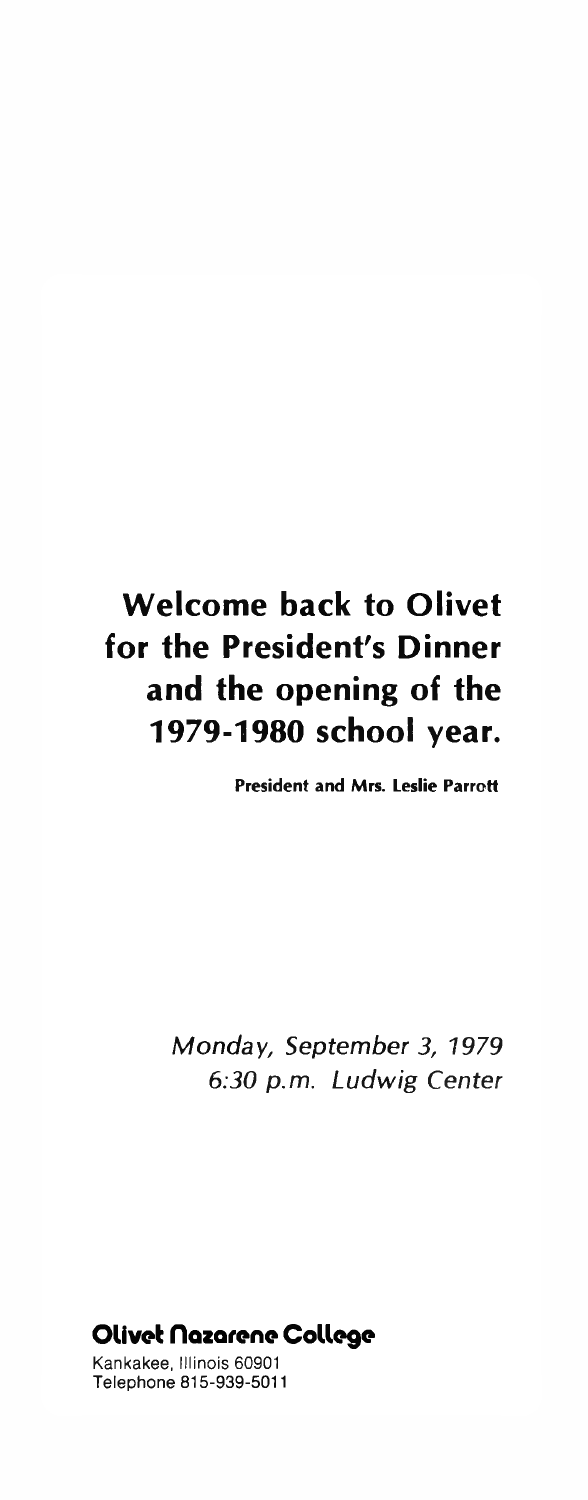# **SUNDAY DINNER MENU**

Roast Turkey **Giblet Gravy** 

Whipped Potatoes Corn Bread Dressing

Green Beans Corn on the Cob

Molded Salad Salam Sliced Tomatoes

Fresh-Baked Bread Strawberry Jam Butter

Pickles

Homemade Chocolate Cake Ice Cream

Coffee **Internal Coffee** Iced Tea

# **PROGRAM**

Welcome - President Leslie Parrott Invocation - Dr. Forrest W. Nash Dinner Dinner Music by Mr. Alan Bogovich Orpheus Choir, Directed by Dr. George Dunbar Introduction of New Faculty - Dr. Willis E. Snowbarger Introduction of New Staff - Mr. Douglas Perry Recognition for Years of Service and Special Achievements Presidential Recognitions Solo by Mrs. Linda Dunbar Remarks by President Leslie Parrott Alma Mater Benediction - Dr. George Lyons

# **RECOGNITION OF YEARS OF SERVICE**

#### **Administrators**

W illis E. Snowbarger - 25 *years* Norman L. Moore - *20 years* Charles L. Beatty - 75 *years*

### **Faculty Staff**

5 *years* 70 *years* Kenneth Hendrick<br>
Linda Tillotson<br>
Richard Mather

70 years 75 *years* D. George Dunbar Martha Benner Joseph Nielson Audrey Myers

75 *years* Forest Benner Marjorie Mayo

25 *years* Harlow E. Hopkins

# **NEW FACULTY MEMBERS**

Leann Dubbert, B.S.N., M.S.N. Assistant Professor of Nursing

Franklin Garton, B.A., M.A. Assistant Professor of Psychology, Director of Career Planning and Placement Center

> Russell Gruhlke, B.A., M.A., M.A. Assistant Professor of Physics

Ralph (Tres) Hodge, B.A. Instructor in Physical Education

Marla Kensey, B.S., M.Mus. Instructor in Voice

Phyllis Reeder, B.S., M.S.N. Assistant Professor of Nursing

Larry Reinhart, B.A., B.D., M.A. Assistant Professor of Religion and Career Planning Counselor

Loretta Reinhart, R.N., B.S., M.S. Assistant Professor of Nursing

Sara Spruce, B.S., M.A., Ed.D. Assistant Professor of Education

James Thompson, B.A., M.A. Instructor in Art

John B. Williams, B.A., M.S. Assistant Professor of Mathematics

 $\overline{2}$ 

**Richard Matheny** 

Vivian deVidal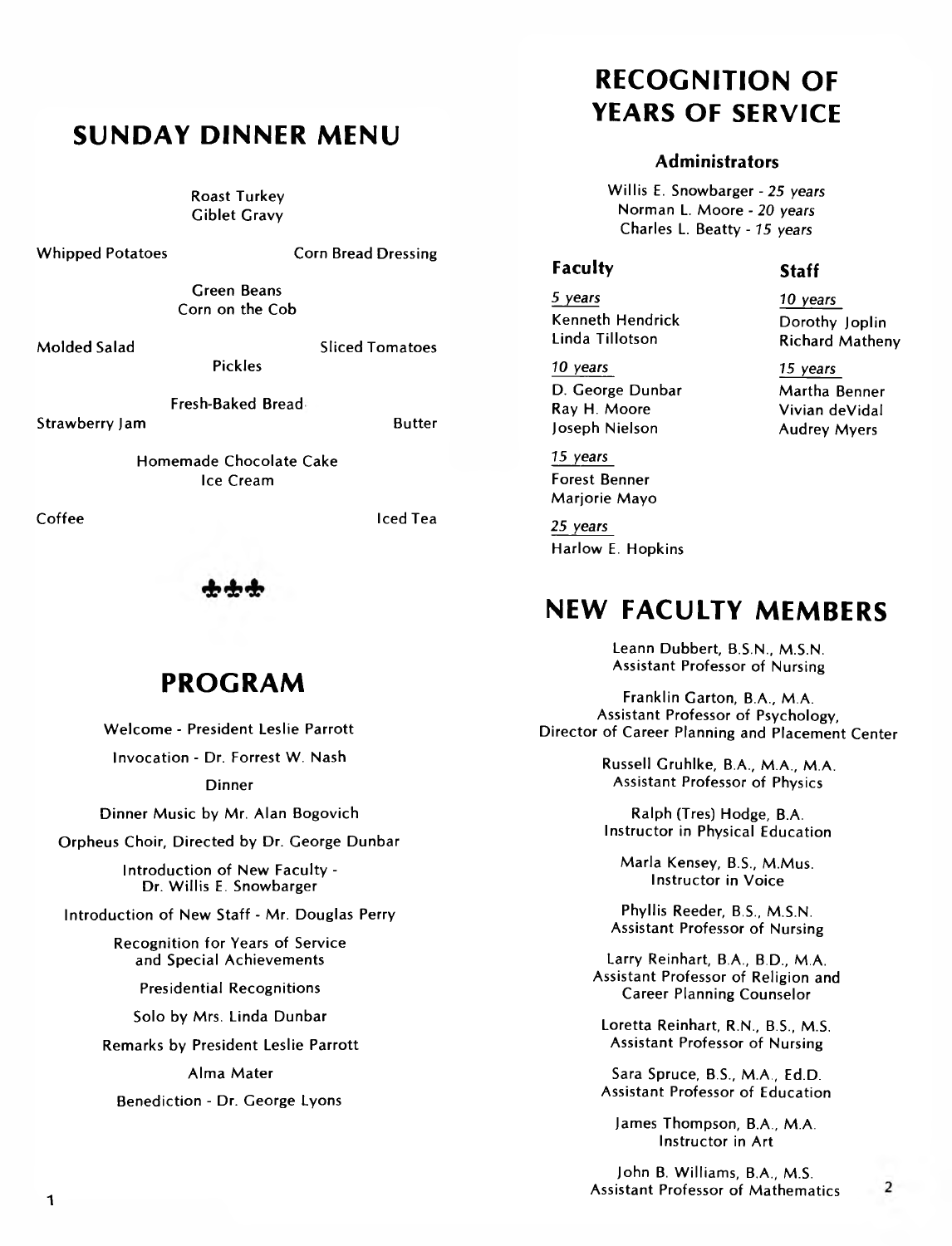Dr. Norman Bloom, Assistant to the President Janet Adams, Secretary, Admissions Robert Anderson, Resident Director, Hills Hall Everett Baldridge, Maintenance Department James Bennett, Resident Director, Marilyn Cooper, Secretary to the Dean of the College Shelley Daniels, Secretary, Financial Aids Mary Gates, Custodial Department Janice Hodge, Resident Director, Parrott Hall Mary Latham, Bursar's Office John Mongerson, Recruitment and Admissions Mark Murphy, Recruitment and Admissions Barbara Najarian, Secretary, Title III David Plunkett, Resident Director, Chapman Hall Jo Anne Rexroth, Resident Director, Williams Hall Brenda Reich, Secretary, Buildings and Grounds Sandra Ruder, Secretary, Development Debra Strong, Secretary, Media Center Cynthia Ward, Computer Center

# **NEW STAFF MEMBERS PRESIDENTIAL SPECIAL RECOGNITIONS**

#### **JAMES TRIPP**

Since August of 1969, Jim Tripp has served as Superintendent of Buildings and Grounds for Olivet Nazarene College. He graduated from Olivet in 1965 with a Bachelor of Science in Business Administration. Carpentry, plumbing, heating, safety, security, moving, transportation, grounds, electrical, painting, and custodial services are all under his general direction. It is because of the excellent work of Jim and his team of co-workers that Olivet has a beautiful campus with buildings which are well maintained and cleaned.

### **GERETT WISNER**

For almost fifty years, Gerett owned and operated the largest drug store in southwestern Michigan After graduating from the Buchanan High School, Mr. Wisner attended Ferris State University where he received a degree in pharmacy. He then returned to his home town of Buchanan where he served out his professional life as the leading pharm acist in the area. He came into his profession honestly by following his father, Ebert, who was Dean of Pharmacy at Valparaiso University and later at Ferris State University. The Wisner Hall for Nursing Education on the campus of Olivet Nazarene College is named in honor of the Wisners because of their substantial generosity toward the construction of this facility. Following the death of his wife, Dorothy, Mr. Wisner was married to Mrs. Alma Ferguson who has continued with him in their generosity toward Olivet.

#### **JOSEPH NIELSON**

Dr. Joe Nielson who came to Olivet Nazarene College in 1969 as head of the Department of Sociology is now also Chairman of the Division of Social Sciences. Following in the footsteps of his distinguished father, Dr. John Nielson, Joe served for twenty years as pastor. He received his B.A degree from Olivet in 1949 and his M.A. five years later from Michigan State University. He received the Ph.D. degree from Michigan State in 1972. With abounding energy he accepts many extra assignments, not least of which is the directorship of Olivet's Institute for Church Management.

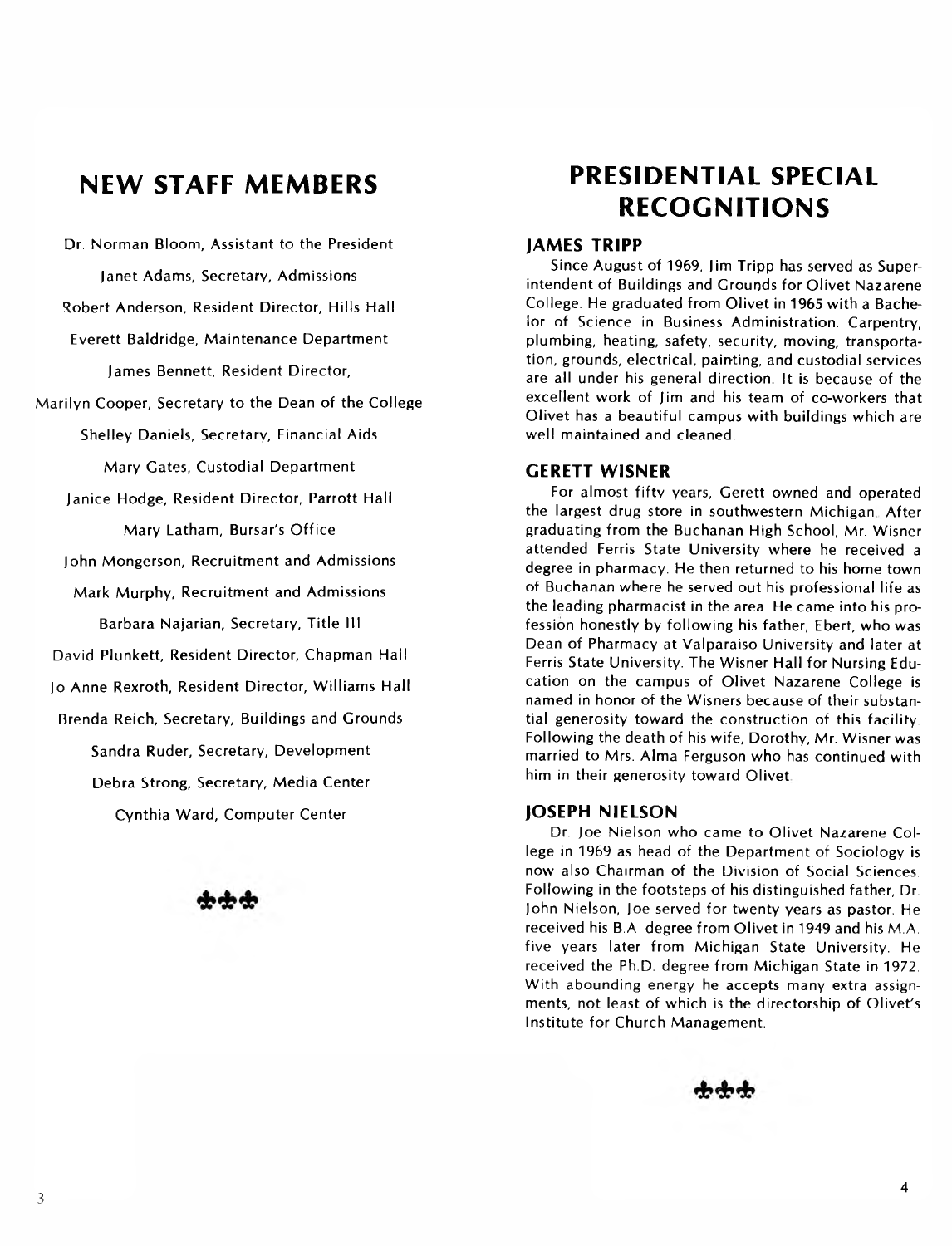# **FACULTY AND STAFF ACHIEVEMENTS OF SPECIAL NOTE**

# **I. BOOKS PUBLISHED**

**Harry Fulton and W. D. Beaney** - *Learning Modules for the Biological Sciences,* and *Learning Modules for Animal Studies,* Minneapolis: Burgess Publishing Company, 1978.

**Leslie Parrott** - *Sons of Africa: Stories from the Life of Elmer Schmelzenbach,* Kansas City: Beacon Hill Press, 1979.

- **C. T. Corbett**  *Pioneer Builders,* Kansas City, Beacon Hill Press, 1979.
- **Lora Lee Parrott**  *Sunday Dinner,* Kansas City: Beacon Hill Press, 1979.

**Shirley Quanstrom** • *Totally Teen,* Kansas City: Beacon Hill Press, 1979.

# **II. ARTICLES IN SCHOLARLY JOURNALS**

**Larry Finger** - Poem: "Happy Sounds of Christmas," *Wittenburg Door,* December '78-January '79, p. 30

**Robert Hayes** - Hayes, R.E., J.l. Wadsworth and J.J. Spadaro, "Corn and Wheat Blended Food — Food Formulations With Cottonseed or Peanut Flour," *Cereal Foods World* 23 (9): 548,1978

Wadsworth, J.I., R.E. Hayes and J.J. Spadaro, "Mathematical Procedure for Formulating a Food Blend With Optimum Protein Quality," *Cereal Foods World,* July, 1979

**Larry Ferren** - Ferren, L.G., Stauber, W.T. and Kalnitsky, G., "Differential Centrifugation Studies of Guinea Pig Lung Proteases," Proc, Soc. Exp. Biol. Med., *159* 239,1978

Taylor, S., Larson, J., Lilley, K. and Ferren, L. "Kinetic Studies on Gelatin Crosslinking by Aldehydes," Program of the 32nd Annual Conference of the Society of Photographic Scientists and Engineers, K7, 1979 (abstract)

**Harry Fulton** - "An Analysis of the Teaching of Science in the Elementary School at This Point in Time," National Science Teacher's Association, Atlanta, Georgia, 1979

**George Lyons** - Articles for the *Beacon Dictionary of Theology.*

**Max Reams** - "A Small College Geology Program - Is Success Possible?", *journal Geological Education,* v. 27, p. 33-34, 1978

**Stephen Taylor** - "Stereospecific Synthesis and Carbon-13 NMR Spectra of 1,4-Eporydecahydronaphthalenes," *journal of Heterocyclic Chemistry,* June, 1979

**William Woodruff** - Abstracted over 100 articles for *Religious and Theological Abstracts*

## **III. PARTICIPATION IN SCHOLARLY PROGRAMS, UNPUBLISHED PAPER, RECITALS**

**Gary Streit** - "What's Happening in English Methods Courses." Chairman of discussion at National Conference on English Education, Pittsburgh, Pennsylvania, March, 1979.

**David Kale** - Speech at Three Rivers, Michigan, Reading Association and Kiwanis Club.

**Allan Wiens** - Paper, "Library Management Skills," Nazarene Faith and Learning Conference, Olathe, Kansas, August, 1978.

**Ray Morrison** - Leader, "An Evaluation of Reference Services," Nazarene Faith and Learning Conference, Olathe, Kansas, August, 1978.

**Lowell Flint** - Workshop, "Stress and You," Educational Secretaries of Kankakee County.

Seminar, "Developing Moral Thought in Young Children," Parents of nursery school children, Kankakee.

**Marjorie Mayo** - Workshop, "Classroom Management for Individual Instruction," County Institute.

**Harry Westfall** - Workshop, "A Metric Workshop," Pembroke, June 18,1979.

Speech, "Metrics for the Classroom," Kankakee County Educational Service Region Workshop, March, 1979.

**Lottie Phillips** - Trevecca Nazarene College Workshop - "Teaching Language Arts in the Middle School with Emphasis in Writing and Spelling."

**Larry Finger** - "Creative Writing," a talk given to Kankakee Writers Club, March 12.

"Somewhere Beneath the Surface," a talk given at Phi Delta Lambda.

Annual Breakfast, Trevecca Nazarene College, June 2.

**Rubalee Wickland** - Worked on three programs -1978-79: 2-year Dietetic Technology Program; 4-year Dietetics; 10-year review of educational program.

**Linda Yardumian** - Speech, "Basic Nutrition Concepts," Kankakee County Food Service Workers - Nutrition Workshop.

**Leonard Anderson** - Speaker, Institute of Church Management, Olivet.

**Kenneth Armstrong** - Speaker, Institute for Church Management, Olivet.

**Ken Hendrick** - Paper to the Army Command and Generkl Staff College - "Human Rights, Ethics, and the Military."

Speech, Chaplain's Conference.

**J. Ottis Sayes** - "Clubs and Camps: Building Blocks for Christian Character," speech, Christian Association for Psychological Studies Convention, Minneapolis, April 21,1979.

**John Culp** - Wrote and presented, "The Concepts of Ideas in the Augustine and Whitehead," AAR National Meeting.

**Linda Tillotson** - Speech, "Death and Dying," Wilmington Church of the Nazarene.

Speech, "Health Care in the Dominican Republic," Westside Church of the Nazarene.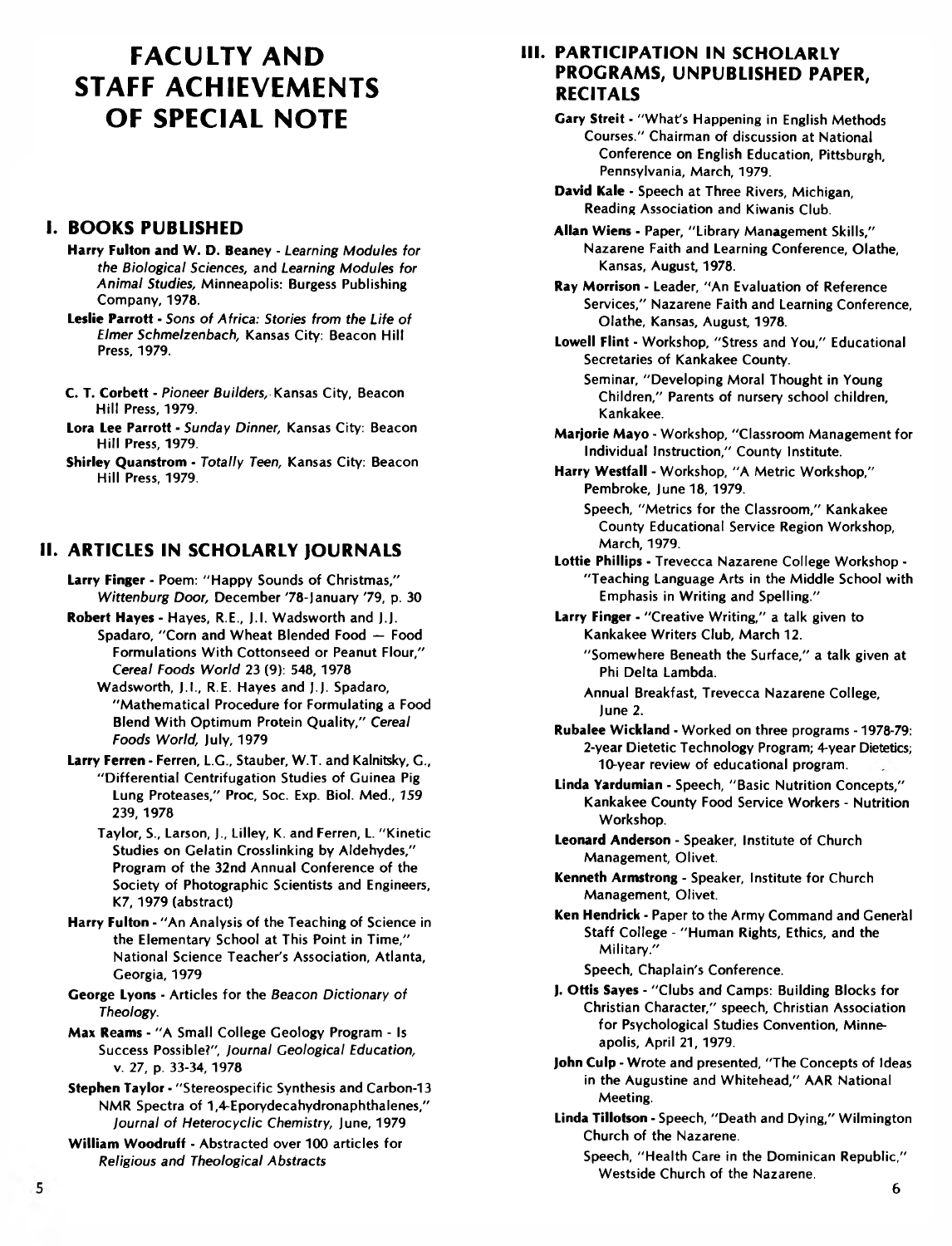## **PARTICIPATION IN SCHOLARLY PROGRAMS, UNPUBLISHED PAPER, RECITALS (continued)**

- **John Hanson**  Workshop for Olivet Science Division of the Use of Chemical Abstracts Condensates.
- **Stephen Taylor**  National American Chemical Society Meeting, April 3, 1979, Honolulu, Hawaii, "Cyclization Reactions of Frans 5,6-Epoxy-Cis-Cyclodecene with Organometallic Reagents" (co-author).
	- Annual conference of the Society of Photographic Scientists and Engineers, May 16, 1979, Boston, Mass., " Kinetic Studies on Gelatin Hardening by Aldehydes."
- **Max Reams**  Special Lecture, "Astronomy, Geology, Biology: Challenges to Your Faith?", Spring Arbor College.
- **Robert Hayes**  Lecture, "Some Chemical Aspects of the World Food Problem," The Association of Vitamin Chemists, Chicago, April 26,1979.
	- Nutrition Education Consultant, Pembroke Consolidated Schools, Spring, 1979.
- **David Atkinson**  Paper, "Solving Elementary Problems Using Simulation Techniques," NCTM meeting, November, 1978 and ICTM meeting, March, 1979.
- **Gordon Whitten**  Speech, Microcomputers, Kankakee T.V. Service Technicians.
- **Harvey Collins**  Speaker, Phi Delta Lambda; Lecture, Physician's Wives, St. Mary's Hospital; One-man Art Show, Kankakee Art League.
- **W. Matthew Airhart**  Solo Recital, April, 1979.
- **Gerald Anderson**  Faculty Recital, April, 1979; Chamber Recital, April, 1979; Guest Recital, Western Illinois University, January, 1979.
- **Alice Edwards**  Lecture, Kankakee Valley Music Teachers, September, 1978; Soloist, Olivet Orchestra, April, 1979;
	- One of Triple Soloist, Kankakee Symphony Chamber Group, Watseka, September, 1978 and Kankakee, September, 1978;
	- Lecture recital, Spanish Culture Class, May, 1979; Lecture, Kankakee Valley Music Teachers, September, 1978.
- **Ruth Eimer**  Lecturer, Kankakee County Teachers Institute, March, 1979.
- **Joe Noble**  Speaker, Eastridge High School Choral Banquet;
	- Director, Illinois High School Festival Division II; Director, Long Island, New York, Summer Camp;
	- Choral adjudicator, Lyons Township High School Vocal Clinic;
	- Concerts, 17 Sundays, various Nazarene Churches
- **Timothy Nelson**  Lecture, Kankakee Valley Music Teacher's Association.
- **Roy Quanstrom**  Discussion leader, Nazarene Educational Conference.

## **IV. ARTICLES IN CHURCH PUBLICATIONS**

- **Joseph Nielson**  "The Will of God in Genesis," *Emphasis.*
- **Leora Windoffer**  "Thank You, King Tut," *Teens Today.*
- **J. Ottis Sayes**  Fundamentals Count," *Seminary Insights,* Volume 7, Number 2, Spring, 1979.
- **Willis E. Snowbarger**  "Making God's Money Work for Him," *Adult Teacher,* Fall, 1978.
- **C. William Ellwanger**  "Walking in the Light," *Alliance Witness,* August 8,1979, reprinted from the *Herald of Holiness.*
- **David Kale**  "An Ethic for Interpersonal Communication," *lournal of Religious Communication.*

## **V. ADVANCED DEGREES EARNED**

- **Master's Loramae Rentfro Leora Windoffer (Second M.A.)**
- **Diploma**
	- U.S. Army Command and General Staff College **Kenneth Hendrick**
- **Upgraded Degree**

Bachelor of Divinity to Master of Divinity - **Kenneth Hendrick**

## **VI. ELECTED TO TENURE**

William Dean Ivor Newsham Larry Finger

### **VII. PROMOTIONS IN RANK**

#### **Professor**

Harry Fulton Gordon Whitten Robert Wright

## **Associate Professor**

Larry Ferren Stephen Taylor

## **VIII. PERSONAL RECOGNITIONS**

- **Gary Streit**  Selected to be a member of the Illinois Office of Education Team to visit Elmhurst College in March, 1979 - evaluated their English Education program.
- **Vicki Try long**  Offered Assistantships at Purdue University for 1979-80 School Year.
- **Larry Finger**  Critiqued manuscript of proposed fifth edition of *Studies in the Short Story,* Virgil Scott and David Madden eds., for Holt, Rinehart, and Winston; December '78.
- **Bruce Granger**  Awarded nonservice fellowship from Bowling Green State University, Summer, 1979.
- **Rubalee Wickland**  Board member as Student Adviser for IHEA (Illinois Home Economics Association), 1978-79.
- **William Woodruff**  On committee to revise *Exploring the Bible,* Nazarene Publishing House.
- **Charlotte Keck**  President of Kankakee Consortium for Continuing Education for Nurses.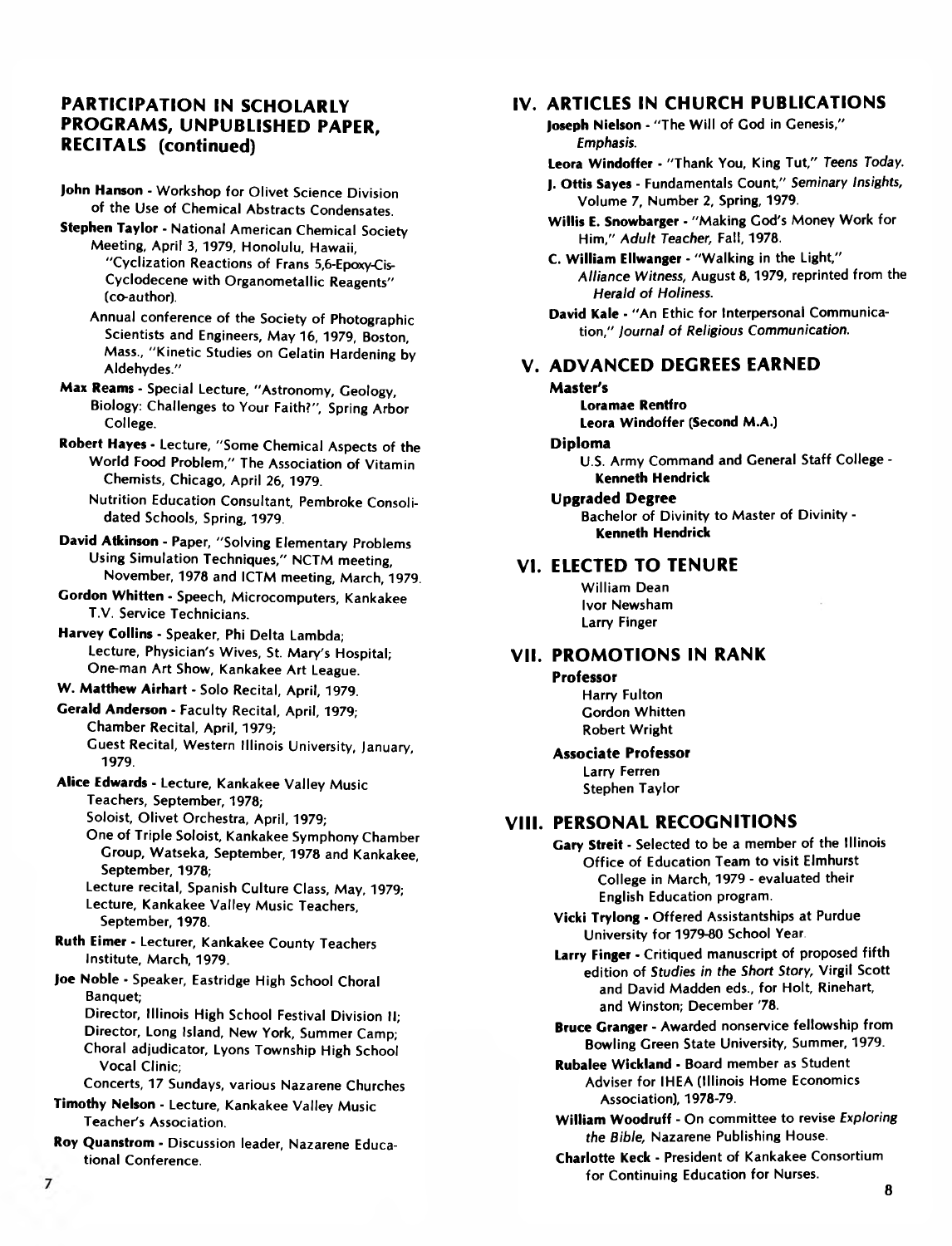**Larry Ferren** - Elected Secretary, Chemistry Section, of the Associated Colleges of the Chicago Area.

**Stephen Taylor** - Reviewer for the *Journal Organic Chemistry,* May, 1979.

Research Grant awarded from "Research Corporation," \$12,000 for research on the "Friedelcrafts Reactions of Epoxides."

Journal Award - Outstanding publication in Photographic Science and Engineering in 1978, May, 1979.

Who's Who in the East.

**Matthew Airhart** - Judge, Illinois Elementary School Festival, April, 1979.

Judge, Nazarene talent contests, Indiana district, January, 1979.

Member of Kankakee Symphony Orchestra.

**Shirlee McGuire** - Member of Kankakee Symphony Orchestra.

- **George Dunbar**  Board of Directors, Kankakee Symphony Orchestra.
- **Timothy Nelson**  Judge, Southwest Indiana District Talent Contest.

Participant in NEH Summer Seminar, 1979.

- **Esther Roberts**  World Who's Who in Education.
- **Alice Edwards**  President, Kankakee Valley Music Teachers Association; Judge, KVMTA-ISMTA Piano Syllabus Exams; Chairperson, Local Exams Preliminary Judge, Kankakee Symphony Piano Competition.

**Joe Noble** - Member of Kankakee Boy's Choir Board; Member of Community Concert Board; Soloist, Kankakee Boy's Choir.

**Clarence Grothaus** - Member of Kankakee Symphony Orchestra;

Selected, biography in "Book of Honor."

**Carolyn Sechrist** - Outstanding Young Women of America, 1978.

**William Bell** - Outstanding Service Award, Kankakee County Mental Health Center;

President, Kankakee County Mental Health Center;

Member of Kankakee County Mental Health Council;

On State of Illinois Screening Committee.

ቁቁቁቁ

# **IX. SPECIAL SERVICE TO THE COMMUNITY**

**Gary Streit** - Served as an official judge for the Illinois High School Leagues Forensics Tournaments.

**Donald Toland** - Narration for Chamber of Commerce Media Presentation.

**Ruth Moore** - Pronouncer, Kankakee Area Spelling Bee. **Kenneth Armstrong** - Speaker, Kankakee Kiwanis Club. **Willis Snowbarger** - Chairman, Meals on Wheels Program for Kankakee Area.



#### **THE ADMINISTRATIVE TEAM**

**President Leslie Parrott, Chairman Director of Development and Secretary** *of* **the Team, Rev. Roy F. Quanstrom Vice President and Dean** *of* **the College, Dr. Willis E. Snowbarger Dean of Students, Rev. Ted R. Lee Business Manager, Mr. Charles L. Beatty**

**Director of the Budget, Mr. Douglas Perry** 

**Assistant to the President, Dr. Norman W. Bloom**

# **THE LATEST WORD FROM THE PRESIDENT'S OFFICE**

The YEAR OF THE BUDGET (1978-79) was more successful than the President had ever hoped. Because of this success, the President and the Board of Trustees desire to honor those who had a part in this success. At the close of the President's Dinner, a bonus check in the amount of \$500 will be given to each faculty and staff member who has served the college full time from September 1, 1978 and is continuing that service through the 1979-80 college year. If legally mandated by IRS, withholding will be adjusted in subsequent payrolls. I am deeply appreciative to all the people who have made this possible.

*Leslie Parrott President*